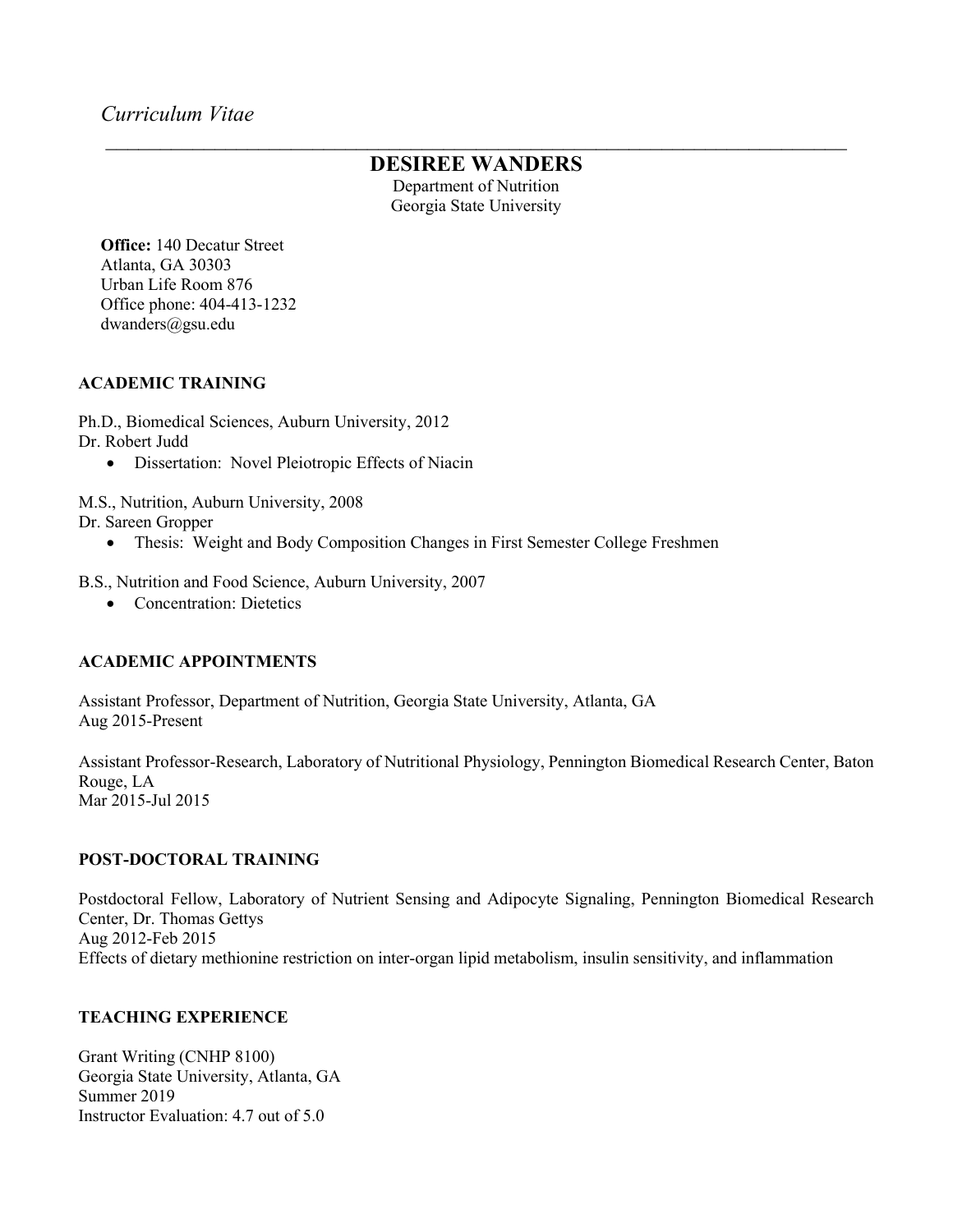Energy Metabolism & Obesity (NUTR 4100) Georgia State University, Atlanta, GA Fall 2017; Fall 2018; Fall 2019 Instructor Evaluation: 4.9; 4.8 out of 5.0

Micronutrients (NUTR 6700) Georgia State University, Atlanta, GA Spring 2017, Spring 2018 Instructor Evaluation: 5.0; 4.9 out of 5.0

Micronutrient Nutrition (NUTR 3700) Georgia State University, Atlanta, GA Spring 2017, Spring 2018 Instructor Evaluation: 4.9; 4.6 out of 5.0

Senior Seminar (NUTR 4950) Georgia State University, Atlanta, GA Spring 2016, Spring 2017, Spring 2018 Instructor Evaluation: 5.0; 4.7; 5.0 out of 5.0

Principles of Nutrition (NUTR 2100) Georgia State University, Atlanta, GA Spring 2016; Fall 2016 (online); Summer 2017 (online); Summer 2018 (online) Instructor Evaluation: 4.0; 4.1; 4.5; 4.6 out of 5.0

Advanced Normal Nutrition (NUTR 6104) Georgia State University, Atlanta, GA Fall 2016 (flipped classroom); Fall 2017; Fall 2018; Fall 2019 Instructor Evaluation: 4.2; 4.8; 4.8 out of 5.0

Advanced Normal Nutrition: Macronutrients (NUTR 6104) Georgia State University, Atlanta, GA Fall 2015 Instructor Evaluation: 4.6 out of 5.0

**RESEARCH INTERESTS**: Nutritional and pharmacological interventions to prevent or treat obesity and metabolic disease, white and brown adipose tissue remodeling, adipose tissue physiology, regulation of energy balance, inflammation and metabolic disease.

#### **FUNDING**

#### **Pending**

1 R01 DK125551-01 NIH Research Project Grant (R01): "*Neural mechanisms of FGF21 on energy balance*". Pending Review Role: Principal Investigator \$1,947,986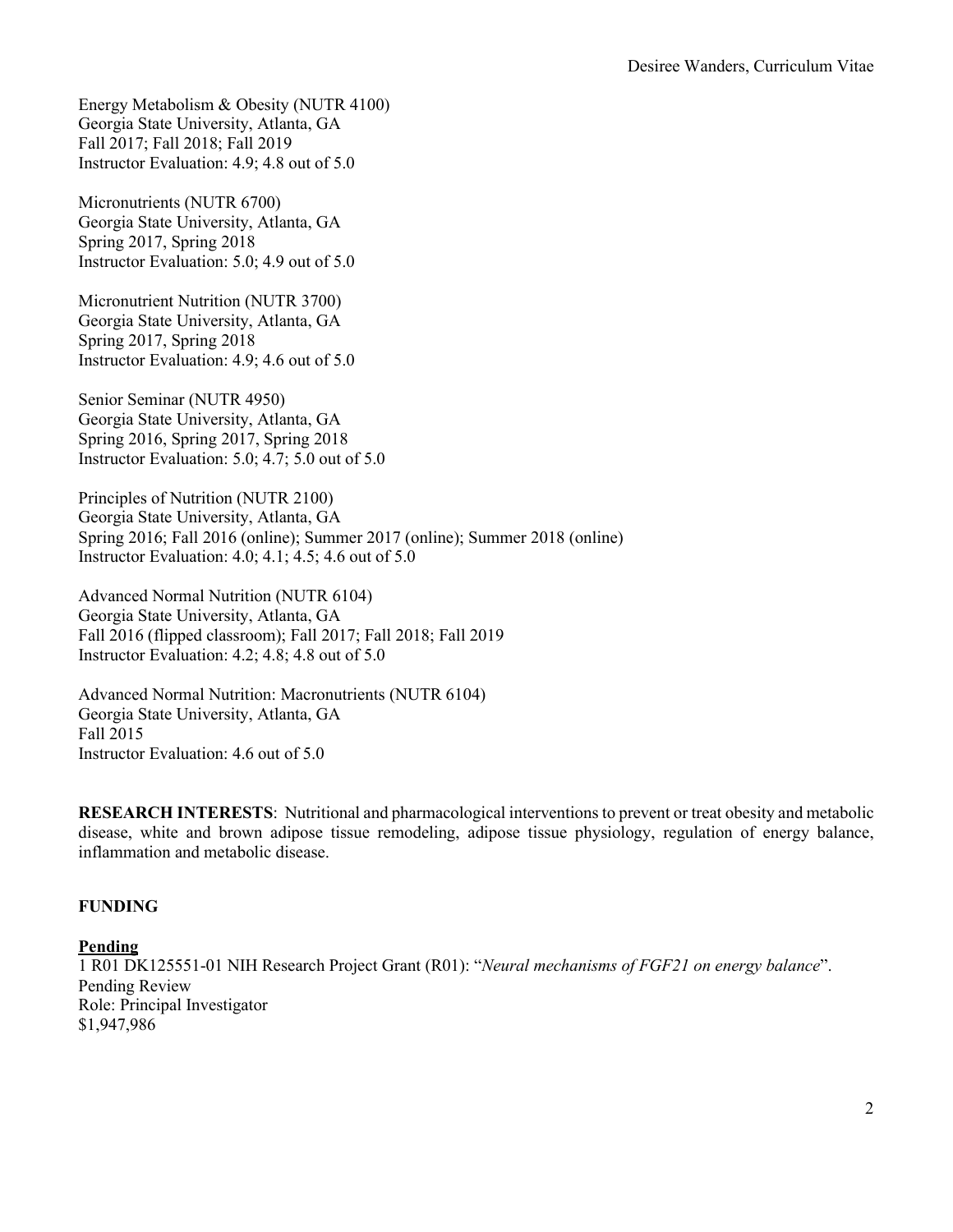**Ongoing**

USDA-AFRI-Program Area: Function and Efficacy of Nutrients: "*Berries prevent hypertension and cardiac damage by modulating the gut microbiota and attenuating oxidative stress and inflammation".* March 2019-February 2022 Role: Co-project director (Co-PD; Feresin PD) \$500,000

Georgia State University Research Initiation Grant: "*Metabolic Benefits of Dietary Methionine Restriction*". July 2019-June 2020 Role: Principal Investigator

# **Completed**

The Lewis School Intramural Grant Program: "*Novel Anti-inflammatory properties of Fibroblast Growth Factor 21 (FGF21)*". October 2017- June 2018 Role: Principal Investigator

The Center for Obesity Reversal Seed Grant: "*Novel Anti-inflammatory actions of Fibroblast Growth Factor 21 (FGF21)*". July 2017- June 2018 Role: Principal Investigator The Lewis Foundation Award: "*Mechanisms Behind Dietary Methionine Restriction-induced Improvements in Obesity-induced Inflammation and Metabolic Dysfunction*". April 2016-June 2017 Role: Principal Investigator

The Lewis School Teacher-Scholar Academy Mini-Grant: "*Evaluation of Supermarket Training as a Component of Graduate Nutrition Education*". November 2016-June 2017 Role: Co-investigator

The Lewis School Intramural Grant Program: "*Anti-inflammatory Effects of Dietary Methionine Restriction*" September 2015-June 2016 Role: Principal Investigator

5P20GM103528-09 NIH/NIGMS Centers of Biomedical Research Excellence. "*Mentoring Obesity and Diabetes Research in Louisiana*". March 2015-July 2015 Role: Project Principal Investigator

1 F32 DK098918-01A1 NIH Ruth L. Kirschstein National Research Service Award: F32. "*Role of UCP1 in the Inter-organ Lipid Cycle Engaged by Dietary Methionine Restriction*". January 2014- February 2015 Role: Principal Investigator

7-13-MI-05 American Diabetes Association Mentor-Based Postdoctoral Minority Fellowship Award. *Role of UCP1 in the Inter-organ Lipid Cycle Engaged by Dietary Methionine Restriction*. October 2013- December 2013 Role: Postdoctoral Fellow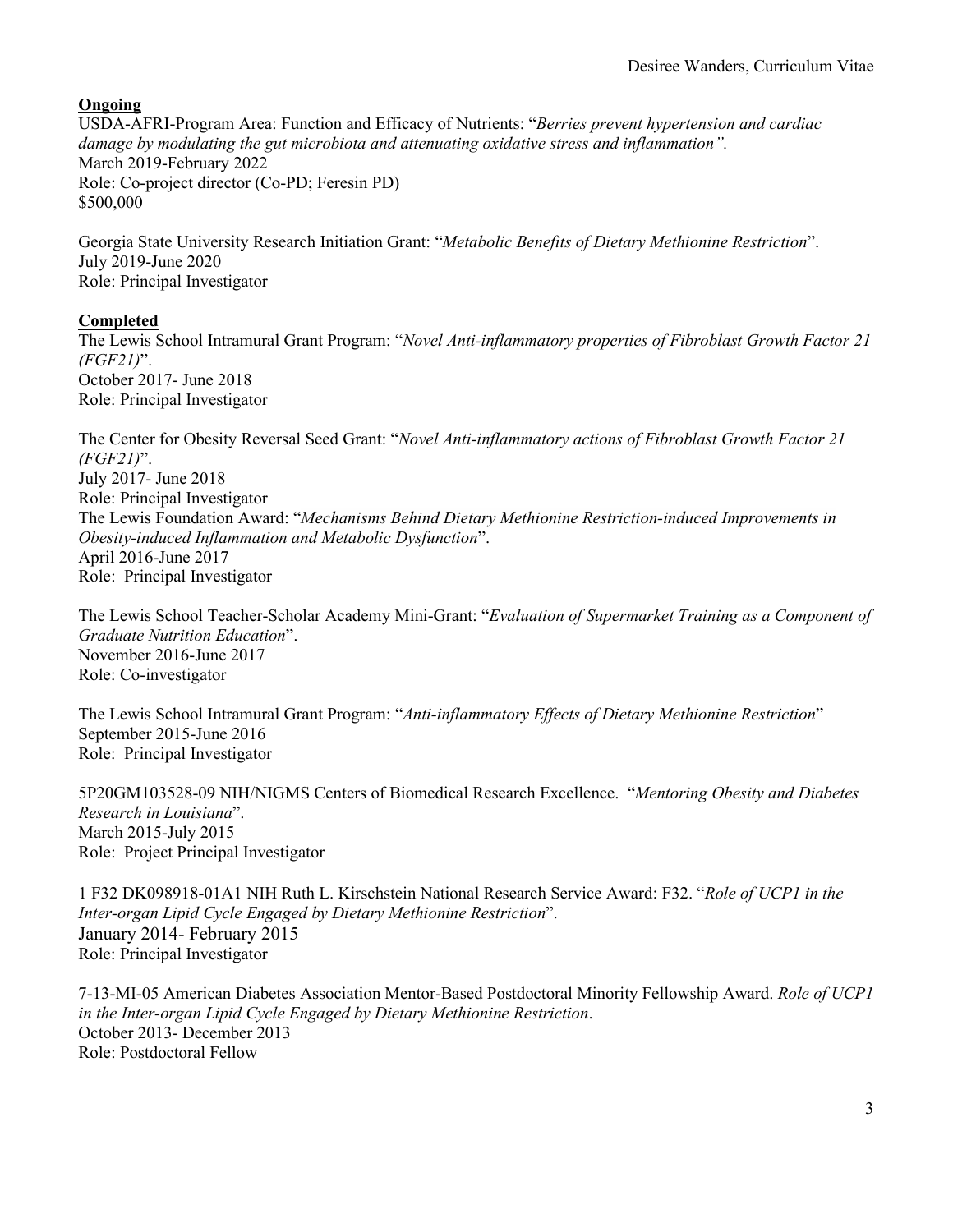3T32DK064584 NIH Ruth L. Kirschstein National Research Service Award: Institutional Research Training Grant (T32). "*Obesity: From Genes to Man*", Pennington Biomedical Research Center October 2012- September 2013 Role: Postdoctoral Fellow

University Peak of Excellence graduate research fellowship in Cellular and Molecular Biosciences, Auburn University, AL. August 2008-August 2009 Role: Graduate Research Assistant

# **PUBLICATIONS**

### Doctoral Dissertation

**Wanders D**. Novel pleiotropic effects of niacin. Auburn University Dissertation, Auburn, AL 2012

### Master's Thesis

**Saunders D**. Weight and body composition changes in first semester college freshmen. Auburn University Thesis, Auburn, AL 2008.

#### Peer Reviewed Publications

- 1. Sharma S, Dixon T, Jung S, Graff EC, Forney LA, Gettys TW, **Wanders D** (2019). Dietary Methionine Restriction Reduces Inflammation Independent of FGF21 Action. *Obesity*. In Press.
- 2. Hill CM, Laeger T, Dehner M, Albarado DC, Clarke B, **Wanders D**, Burke SJ, Collier J, Qualls-Creekmore E, Solon-Biet S, Simpson SJ, Berthoud H-R, Munzberg H, Morrison CD (2019). FGF21 signals protein status to the brain and adaptively regulates food choice and metabolism. *Cell Reports*. In Press.
- 3. Shen C-L, Kaur G, **Wanders D**, Sharma S, Tomison MD, Ramalingam L, Chung E, Moustaid-Moussa N, Mo H, Dufour JM (2018). Annatto-extracted tocotrienols improve glucose homeostasis and bone properties in high-fat diet-induced type 2 diabetic mice by decreasing the inflammatory response. *Scientific Reports*. 8(1):11377
- 4. **Wanders D**, Forney LA, Stone KP, Hasek BE, Johnson WD, Gettys TW (2018). The components of agedependent effects of dietary methionine restriction on energy balance in rats. *Obesity*. 26(4):740-746.
- 5. Forney LA, Stone KP, **Wanders D**, Gettys TW (2017). Sensing and signaling mechanisms linking dietary methionine restriction to the behavioral and physiological components of the response. *Frontiers in Neuroendocrinology*. 3022(17):30094-30098.
- 6. Forney LA, Stone KP, **Wanders D**, Ntambi JM, Gettys TW (2017). The role of suppression of hepatic SCD1 expression in the metabolic effects of dietary methionine restriction. *Applied Physiology, Nutrition, and Metabolism*. 43(2):123-130.
- 7. Zimmerman AD, Breckenridge CB, Yi KD, Coder PS, **Wanders D**, Judd RL, Foradori CD (2017). Changes in hepatic phase I and phase II biotransformation enzyme expression and substrate availability following atrazine exposure in female rats. *Xenobiotica*. 48(9):867-881.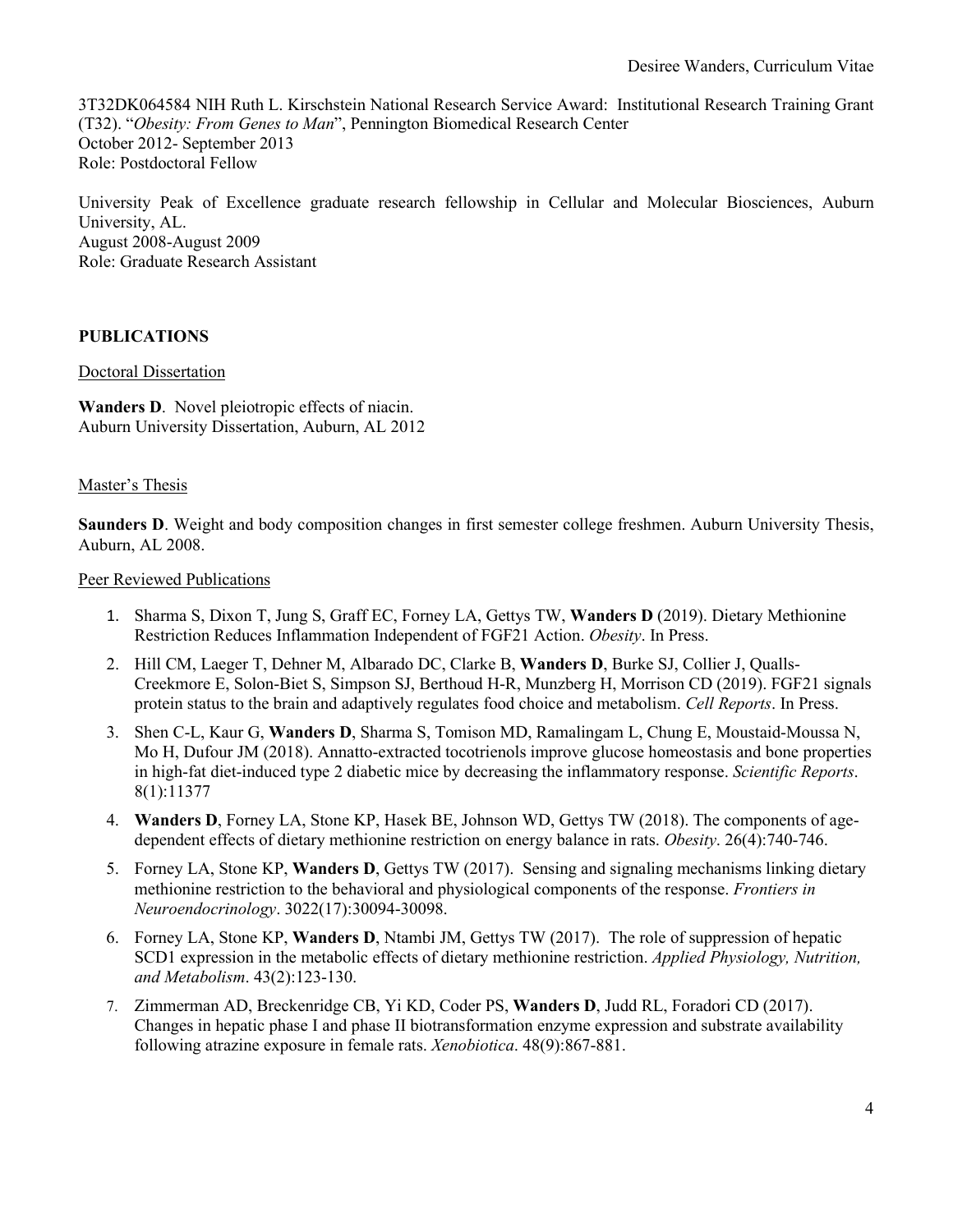- 8. Ghosh S, Forney LA, **Wanders D**, Stone KP, Gettys TW (2017). An integrative analysis of tissue-specific transcriptomic and metabolomic responses to short-term dietary methionine restriction in mice. *PLOS One*. 12(5):e0177513.
- 9. Forney LA, **Wanders D**, Stone KP, Pierse A, Gettys TW (2017). Concentration-dependent linkage of dietary methionine restriction to the components of its metabolic phenotype. *Obesity*. 25(4):730-738.
- 10. **Wanders D**, Forney LA, Stone KP, Burk DH, Pierse A, Gettys TW (2017). FGF21 mediates the thermogenic and insulin-sensitizing effects of dietary methionine restriction but not its effects on hepatic lipid metabolism. *Diabetes*. 66(4):858-867.
- 11. **Wanders D**, Stone KP, Forney LA, Cortez CC, Dille KN, Simon J, Xu M, Hotard EC, Nikonorova IA, Petit AP, Anthony TG, Gettys TW (2016). Role of GCN2-independent signaling through a non-canonical PERK/NRF2 pathway in the physiological responses to dietary methionine restriction. *Diabetes*. 65(6):1499- 1510.
- 12. Graff EC, Fang H, **Wanders D**, Judd RL (2016). Anti-inflammatory effects of the hydroxycarboxylic acid receptor 2. *Metabolism*. 65(2):102-113.
- 13. Wang L, Miller D, **Wanders D**, Nanayakkara G, Amin R, Judd RL, Morrison E, Zhong J (2016). Adiponectin reduction is associated with myocyte dysfunction in volume overload-induced heart failure. *Acta Pharmacologica Sinica*. 37(2):187-195.
- 14. **Wanders D**, Stone KP, Dille K, Simon J, Pierse A, Gettys TW (2015). Metabolic responses to dietary leucine restriction involve remodeling of adipose tissue and enhanced hepatic insulin signaling. *Biofactors*.41(6):391-402.
- 15. Stone KP, **Wanders D**, Calderon LF, Spurgin SB, Scherer PE, Gettys TW (2015). Compromised responses to dietary methionine restriction in adipose tissue but not liver of *ob/ob* mice. *Obesity*. 23(9):1836-1844.
- 16. **Wanders D**, Burk DH, Cortez CC, Van NT, Stone KP, Baker M, Mendoza T, Mynatt RL, Gettys TW (2015). UCP1 is an essential mediator of the effects of methionine restriction on energy balance but not insulin sensitivity. *The FASEB Journal*. 29(6):2603-2615.
- 17. Godwin LA, Brooks JC, Hoepfner LD, **Wanders D**, Judd RL, Easley CJ (2015). A microfluidic interface design for the culture and sampling of adiponectin from primary adipocytes. *Analyst.* 140(4):1019-1025.
- 18. Stone KP, **Wanders D**, Orgeron M, Cortez CC, Gettys TW (2014). Mechanisms of increased in vivo insulin sensitivity by dietary methionine restriction in mice. *Diabetes*. 63(11):3721-3733.
- 19. **Wanders D**, Ghosh S, Stone KP, Van NT, Gettys TW (2014). Transcriptional impact of dietary methionine restriction on systemic inflammation: relevance to biomarkers of metabolic disease during aging. *BioFactors*.40(1):13-26.
- 20. Ghosh S, **Wanders D**, Stone KP, Van NT, Cortez CC, Gettys TW (2014). A systems biology analysis of the unique and overlapping transcriptional responses to caloric restriction and dietary methionine restriction in rats. *FASEB Journal*. 28(6):2577:2590.
- 21. Nanjappa MK, Ahuja M, Dhanasekaran M, Coleman ES, Braden TD, Bartol FF, Bird RC, Wanders D, Judd RL, Akingbemi BT (2013). Bisphenol A regulation of testicular endocrine function in male rats is affected by diet. *Toxicology Letters*. 225(3):479-487.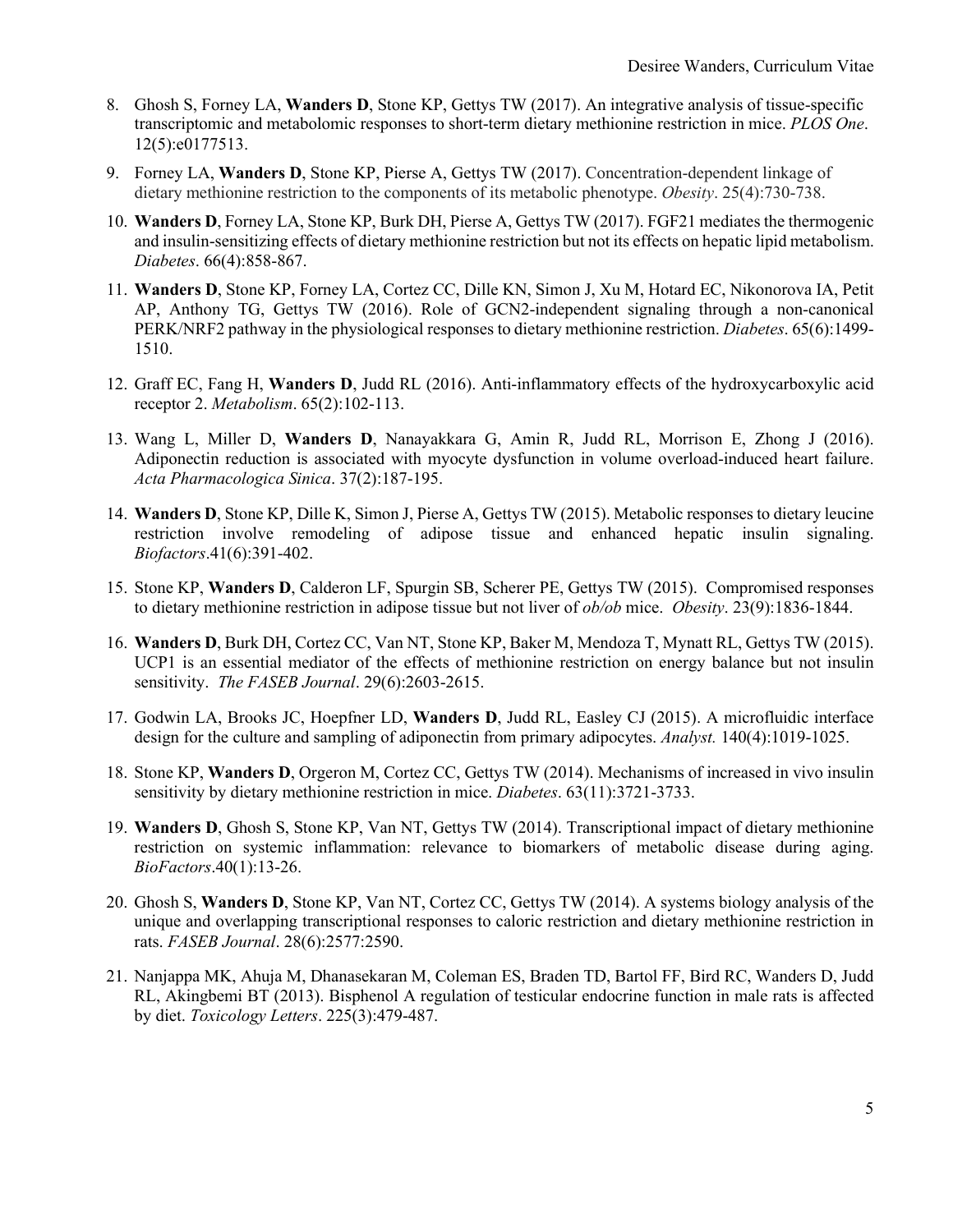- 22. **Wanders D**, Graff EC, White, BD, Judd RL (2013). Niacin increases adiponectin and decreases adipose tissue inflammation in high fat diet-fed mice. *PLOS ONE*. 8(8):e71285.
- 23. Hasek B, Boudreau A, Shin J, Feng D, Hulver M, Van NT, Laque A, Stewart L, Stone KP, **Wanders D**, Ghosh S, Pessin J, Gettys TW (2013). Remodeling the integration of lipid metabolism between liver and adipose tissue by dietary methionine restriction in rats. *Diabetes*. 62(10):3362-3372.
- 24. **Wanders D**, Graff EC, Judd RL (2012). Effects of high fat diet on GPR109A and GPR81 expression in the adipose tissue. *Biochemical and Biophysical Research Communications*. 425(2):278-283.
- 25. Pfhaeler A, Nanjappa MK, Coleman ES, Mansour M, **Wanders D**, Plaisance EP, Judd RL, Akingbemi BT (2012). Regulation of adiponectin secretion by soy isoflavones has implication for endocrine function of the testis. *Toxicology Letters*. 209(1):78-85.
- 26. **Wanders D**, Judd RL (2011). Future of GPR109A agonists in the treatment of dyslipidaemia. *Diabetes, Obesity and Metabolism*. 13(8):685-691.
- 27. Godwin LA, Pilkerton ME, Deal KS, **Wanders D**, Judd RL, Easley CJ (2011). A passively operated microfluidic device for stimulation and secretion sampling of single pancreatic islets. *Analytical Chemistry*. 83(18):7166-72.
- 28. Gropper SS, Clary K, Gaines A, **Wanders D**, Simmons K (2011). Summer doesn't reverse freshman year body weight and fat gains in female college students. *The Open Nutrition Journal*. 5:24-31.
- 29. **Wanders D**, Plaisance EP, Judd RL (2010). Pharmacological effects of lipid-lowering drugs on circulating adipokines. *World Journal of Diabetes*. 1(4):116-28.
- 30. Gropper SS, Simmons KP, Gaines A, Drawdy K, **Saunders D**, Ulrich P, Connell LJ (2009). The freshman 15 - a closer look. *Journal of American College Health*. 58(3):223-31.

#### Book Chapters

- 1. Orgeron ML, Stone KP, **Wanders D**, Cortez CC, Van NT, Gettys TW (2014). The impact of dietary methionine restriction on biomarkers of metabolic health. Progress in Molecular Biology and Translational Science. 121:351-376.
- 2. **Wanders D**, Plaisance EP, Judd RL (2012). Lipid-lowering drugs and circulating adiponectin. Adiponectin. Vitamins and Hormones, Volume 90: Toluca Lake, CA.

#### **Abstracts**

- 1. Beebe M, Najjar RS, Chan D, Madhani CR, Elfakhani M, Yount S, Ji X, Feresin RG, **Wanders D**, Mo H. Synergistic impact of xanthorrhizol and *d*-δ-tocotrienol on the proliferation of murine B16 melanoma cells and human DU145 prostate carcinoma cells. American Society for Nutrition Annual Meeting. Baltimore, MD, June 2019.
- 2. **Wanders D**, Knapp D, Najjar R, Jung S, Pearson K, Chassaing B, Feresin RG. Blackberries and raspberries attenuate inflammation. 12<sup>th</sup> Annual Boshell Diabetes and Metabolic Diseases Research Day. Auburn, AL, February 2019.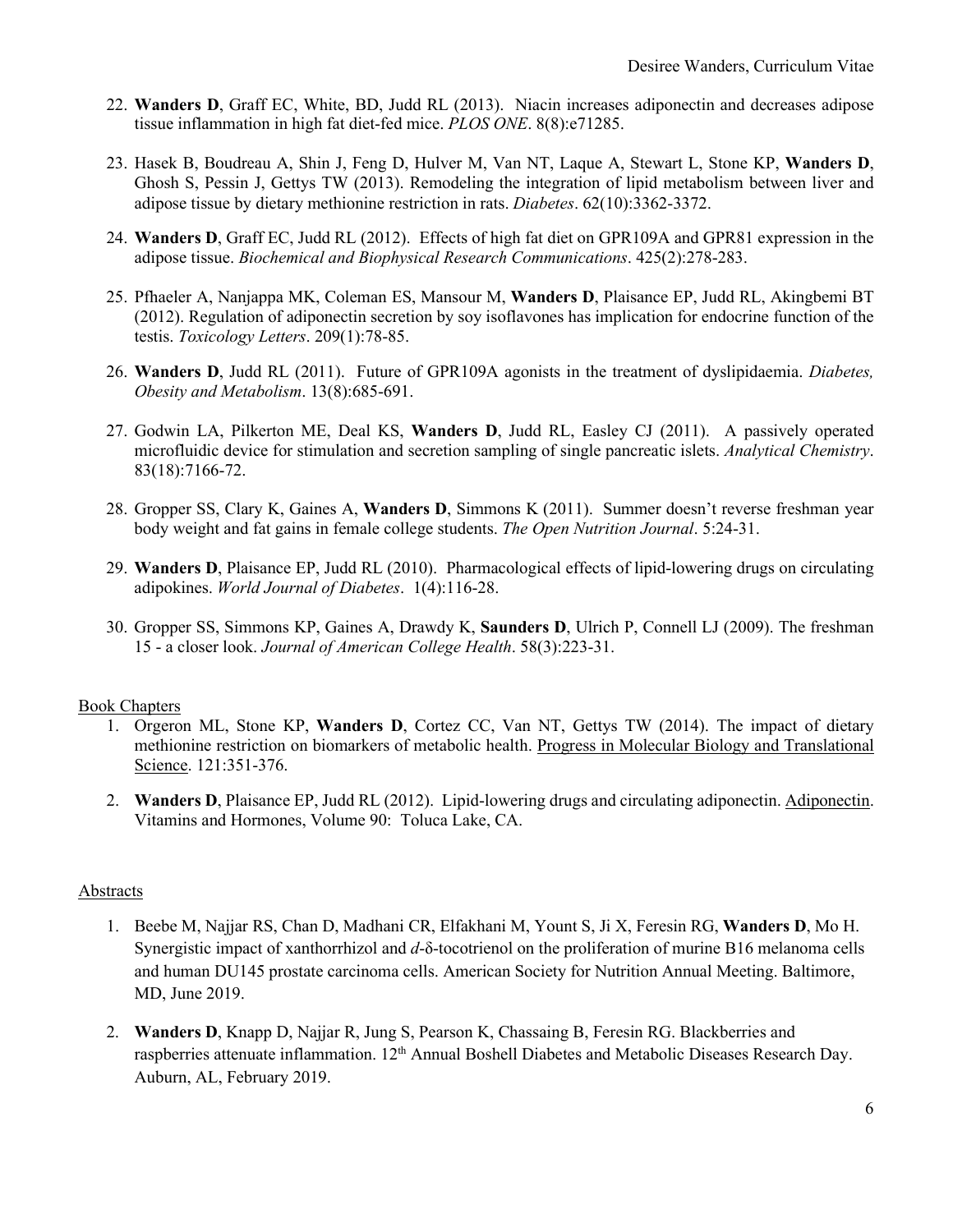- 3. Sharma S, Jung S, Graff EC, Gettys TW, **Wanders D**. Low-dose FGF21 administration decreases obesityinduced hepatic steatosis but has no effect on inflammation in mice. American Diabetes Association 78<sup>th</sup> Annual Scientific Sessions. Orlando, FL, June 2018.
- 4. Hobson K, **Wanders D**, Ji X. Methionine restriction inhibits non-small cell lung cancer growth by targeting beta-catenin pathway. American Society for Nutrition Annual Meeting. Boston, MA, June 2018.
- 5. Sharma S, Jung S, Graff EC, Gettys TW, **Wanders D**. Low-dose FGF21 administration decreases obesityinduced hepatic steatosis but has no effect on inflammation in mice. 11<sup>th</sup> Annual Boshell Diabetes and Metabolic Diseases Research Day. Auburn, AL, February 2018.
- 6. Sharma S, Mo H, Shen C-L, **Wanders D**. *d*-delta-Tocotrienol inhibits high-fat diet-induced hepatic inflammation by downregulating STAT3 signaling. American Diabetes Association 77th Annual Scientific Sessions. San Diego, CA, June 2017.
- 7. Dixon TM, Sharma S, Forney LA, Gettys TW, **Wanders D**. Fibroblast Growth Factor-21 (FGF-21): A mediator of inflammatory responses to diets? American Diabetes Association 77th Annual Scientific Sessions. San Diego, CA, June 2017.
- 8. Sharma S, Mo H, Shen C-L, **Wanders D**. *d*-delta-Tocotrienol inhibits high-fat diet-induced hepatic inflammation by downregulating STAT3 signaling. Lewis School Graduate Research Conference. Atlanta, GA, April 2016.
- 9. Dixon TM, Sharma S, Forney LA, Gettys TW, **Wanders D**. Fibroblast Growth Factor 21 (FGF21) may mediate peripheral inflammatory responses to different diets. 10<sup>th</sup> Annual Boshell Diabetes and Metabolic Diseases Research Day. Auburn, AL, March 2017.
- 10. Sharma S, Dixon T, Dille K, Simon J, Bobart L, Gettys TW, **Wanders D**. Dietary methionine restriction inhibits STAT3 signaling and decreases inflammation in liver and adipose tissue of rodents. 9<sup>th</sup> Annual Boshell Diabetes and Metabolic Diseases Research Day. Auburn, AL, February 2016.
- 11. **Wanders D**, Burk DH, Gettys TW. Dietary restriction of essential amino acids induces browning of white adipose tissue. Keystone Symposia on Beige and Brown Fat: Basic Biology and Novel Therapeutics. Snowbird, Utah, April 2015.
- 12. **Wanders D**, Stone KP, Cortez CC, Burk DH, Orgeron M, Dille K, Gettys TW. Effects of dietary leucine restriction on energy balance and insulin sensitivity. 8<sup>th</sup> Annual Boshell Diabetes and Metabolic Diseases Research Day. Auburn, AL, February 2015.
- 13. Graff EC, Fang H, **Wanders D**, Judd RL. Niacin attenuates high-fat diet-induced adipose tissue inflammation in an adiponectin-independent manner. 8<sup>th</sup> Annual Boshell Diabetes and Metabolic Diseases Research Day. Auburn, AL, February 2015.
- 14. Ghosh S, **Wanders D**, Stone KP, Van N, Cortez C, Gettys TW. Unique and overlapping transcriptomic landscapes define tissue-specific responses to long-term dietary calorie and methionine restriction in rats. American Diabetes Association 74<sup>th</sup> Scientific Sessions. San Francisco, CA, June 2014.
- 15. Worsham EA, Wicks SE, Vandanmagsar B, Drewes DM, Woodlief TL, Cortright RN, Koves TR, Thyfault JP, **Wanders D**, Gettys TW, Mynatt RL, Noland RC. Defining the role of skeletal muscle peroxisomes in glucose homeostasis. Metabolic Origins of Disease Symposium. Orlando, FL, March 2014.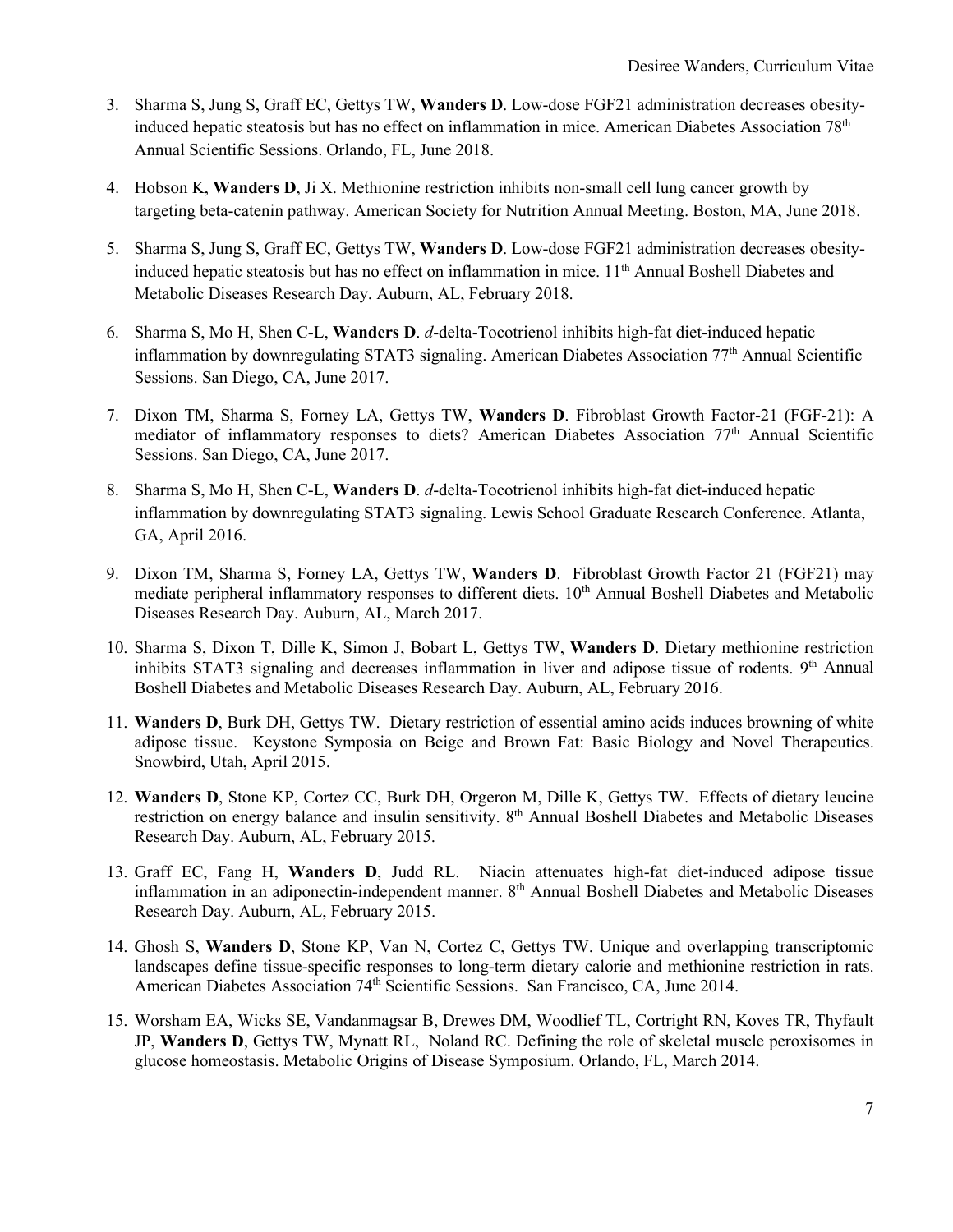- 16. **Wanders D**, Cortez CC, Van NT, Stone KP, Baker M, Burk DH, Mendoza T, Mynatt RL, Gettys TW. Effects of dietary methionine restriction on energy balance: Roles of UCP1 and FGF21. 7th Annual Boshell Diabetes and Metabolic Diseases Research Day. Auburn, AL, February 2014.
- 17. **Wanders D**, Van NT, Gettys TW. Dietary methionine restriction attenuates the development of ageassociated inflammation. 6th Annual Boshell Diabetes and Metabolic Diseases Research Day. Auburn, AL, March 2013.
- 18. **Wanders D**, Graff EC, White BD, Judd RL. Niacin increases adiponectin and decreases markers of adipose tissue inflammation in obese mice. 6<sup>th</sup> Annual Boshell Diabetes and Metabolic Diseases Research Day. Auburn, AL, March 2013.
- 19. Gorman T, Schwartz D, Judd RL, Wanders D. Oxidative stress in hearts of mice fed a high fat diet. 6<sup>th</sup> Annual Boshell Diabetes and Metabolic Diseases Research Day. Auburn, AL, March 2013.
- 20. **Wanders D**, Graff EC, Plaisance EP, Judd RL. Niacin increases adiponectin in obese mice in a receptordependent manner. American Diabetes Association 72nd Scientific Sessions. Philadelphia, PA, June 2012.
- 21. **Wanders D**, Graff EC, Plaisance EP, Judd RL. Niacin Decreases Retinol-Binding Protein 4 in Mice in a Receptor-Independent Manner. American Diabetes Association 72nd Scientific Sessions. Philadelphia, PA, June 2012.
- 22. **Wanders D**, Graff EC, Plaisance EP, Judd RL. Niacin increases adiponectin in obese mice in a receptordependent manner. 5th Annual Boshell Diabetes and Metabolic Diseases Research Day. Auburn, AL, March 2012.
- 23. Godwin LA, **Wanders D**, Kim J, Judd RL, Easley CJ. Passive microfluidic methods for secretion sampling and quantitation of adiponectin from murine adipocytes. 5<sup>th</sup> Annual Boshell Diabetes and Metabolic Diseases Research Day. Auburn, AL, March 2012.
- 24. **Wanders D**, Plaisance, EP, Graff EC, Zhang Y, Cao G, Judd RL. Mechanism of action of niacin on adiponectin production and secretion. 4th Annual Boshell Diabetes and Metabolic Diseases Research Day. Auburn, AL, March 2011.
- 25. Graff EC, **Wanders D**, Judd RL. Isolation and culture of feline adipocytes. The Annual American College of Veterinary Pathologists 62nd Annual Meeting. Nashville, TN, December 2011.
- 26. Kim J, Godwin L, Deal K, Keenum Z, **Wanders D**, Judd R, Easley C. Combining microfluidic secretion sampling with small-volume proximity immunoassays: Application to murine islets and adipocytes. Microscopy and Microanalysis. Nashville, TN, August 2011.
- 27. Graff EC, **Wanders D**, Judd RL. Identification of adipose tissue macrophages and crown-like structures in lean and obese cats.  $4<sup>th</sup>$  Annual Boshell Diabetes and Metabolic Diseases Research Day. Auburn, AL, March 2011.
- 28. Thomas T, Pfaehler A, Nanjappa M, **Wanders D**, Plaisance EP, Judd RL, Akingbemi BT. Exploring the relationships between endocrine disruptors, metabolic syndrome and male reproduction. 4<sup>th</sup> Annual Boshell Diabetes and Metabolic Diseases Research Day. Auburn, AL, March 2011.
- 29. Thomas T, **Saunders D**, Plaisance EP, Judd RL, Akingbemi BT. Adult male rats exposed to dietary soy isoflavones in the perinatal period exhibit elevated serum adiponectin concentrations with implication for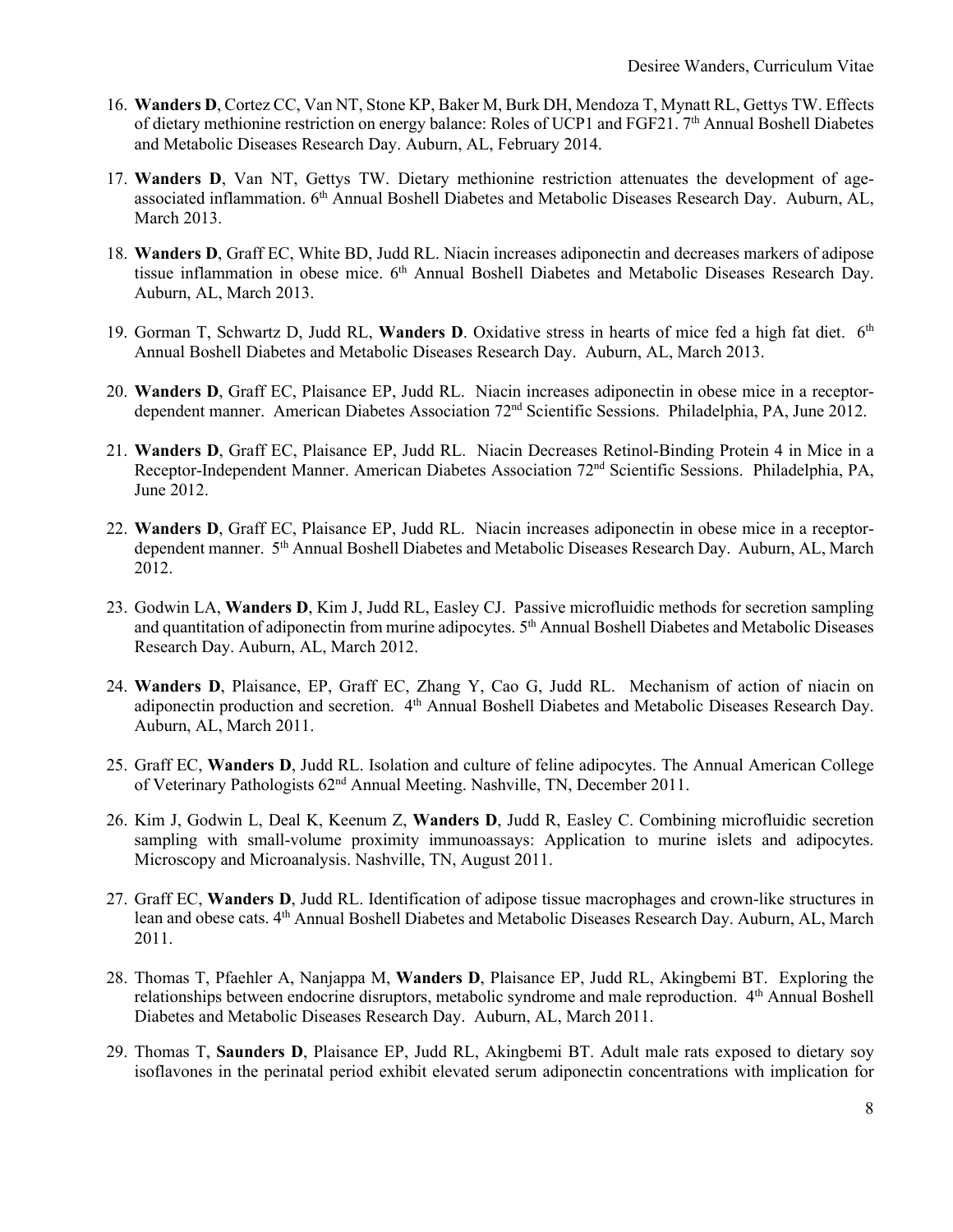steroid hormone secretion by Leydig cells. 92<sup>nd</sup> Annual Endocrine Society Meeting & Expo. San Diego, CA, June 2010; P2-77.

- 30. Graff EC, **Saunders D**, Amin RH, Judd RL. Identification of adiponectin multimers in serum of healthy cats.  $3<sup>rd</sup>$  Annual Boshell Diabetes and Metabolic Diseases Research Day. Auburn, AL, March 2010.
- 31. Nanjappa MK, **Saunders D**, Judd RL, Akingbemi BT. Developmental exposures of male rats to environmentally relevant bisphenol A levels impact serum 17β-estradiol concentrations and affect adiponectin secretion. 3rd Annual Boshell Diabetes and Metabolic Diseases Research Day. Auburn, AL, March 2010.
- 32. Plaisance EP, Hanson LD, **Saunders D**, Graham T, Lukasova M, Offermanns S, Judd RL. Niacin decreases serum retinol binding protein 4 (RBP4) concentrations in humans with metabolic syndrome. American Diabetes Association 69<sup>th</sup> Scientific Sessions. New Orleans, LA. Late Breaking Abstract 70-LB, June 2009.
- 33. Wang SX, **Saunders D**, Williams JN, Tao YX. Functional characterization of fifteen novel melanocortin-4 receptor mutations identified from obese patients. 91<sup>st</sup> Annual Endocrine Society Meeting. Washington D.C., June 2009.
- 34. Plaisance EP, **Saunders D**, Judd RL, Akingbemi BT. Soy-based diets mimic the effects of estrogen on adipose tissue estrogen receptor-α density and testicular leydig cell function. 2nd Annual Boshell Diabetes and Metabolic Diseases Research Day. Auburn, AL, March 2009.
- 35. Gropper SS, **Saunders D**, Gaines A, Simmons K, Connell LJ. Weight and body composition changes in first semester college freshmen. 1<sup>st</sup> Annual Boshell Diabetes and Metabolic Diseases Research Day. Auburn, AL, March 2008.

#### **HONORS AND AWARDS**

Faculty Fellowship College to Career Program 2018-2019

Keystone Symposia Future of Science Fund Scholarship (Travel Grant) Keystone Symposia – Beige and Brown Fat: Basic Biology and Novel Therapeutics April 2015

Outstanding Postdoctoral Poster Presentation The Boshell Diabetes and Metabolic Diseases 6<sup>th</sup> Annual Research Day March 2013

Outstanding Doctoral Student Auburn University 2011-2012

Outstanding Graduate Student Oral Presentation Graduate Symposium: Auburn University Research Week April 2012

Outstanding Graduate Student Oral Presentation The Boshell Diabetes and Metabolic Diseases 5<sup>th</sup> Annual Research Day March 2012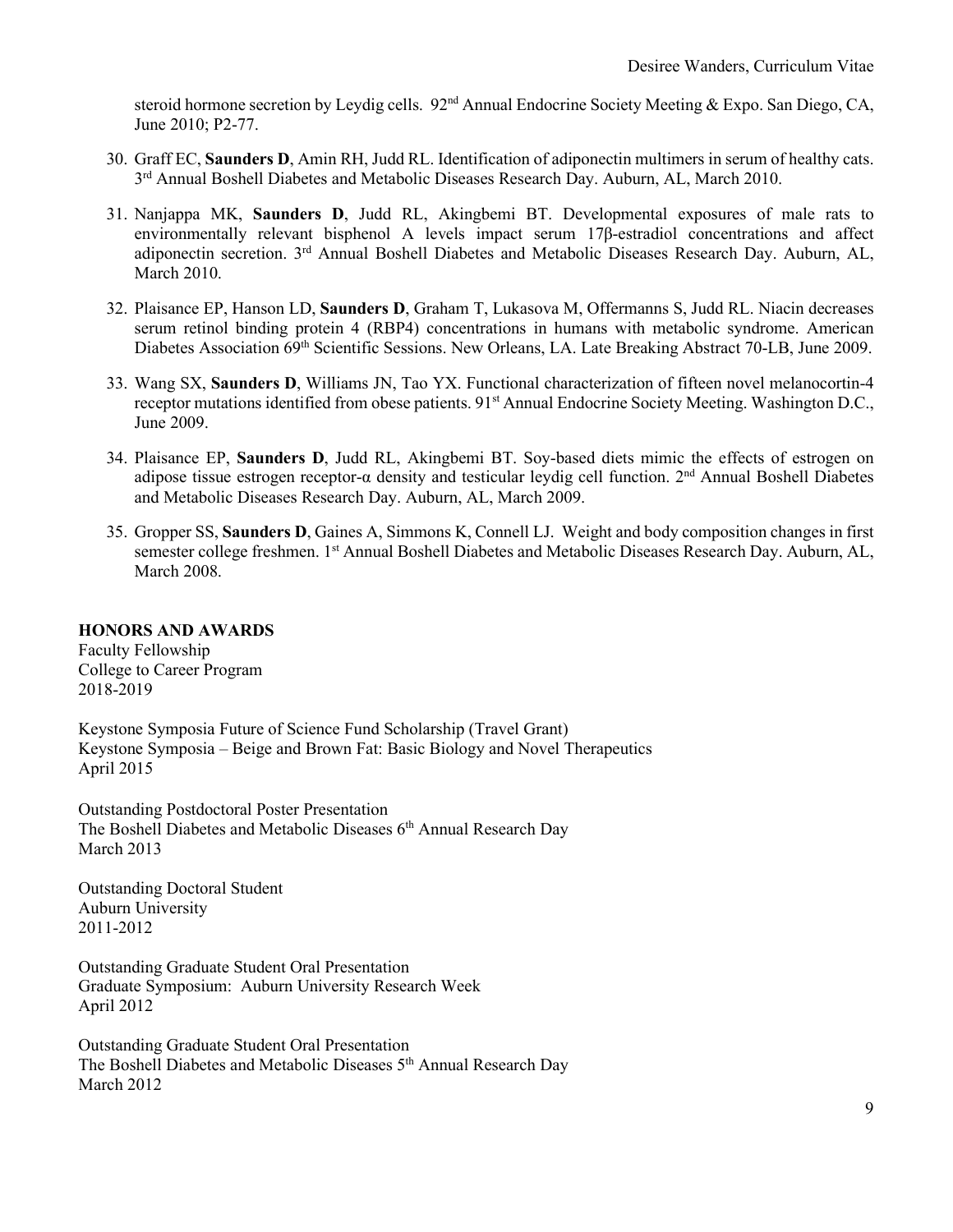#### **PROFESSIONAL SERVICE**

#### Ad-Hoc Manuscript Reviewer

- 1. Obesity
- 2. Annals of the New York Academy of Sciences
- 3. Journal of Endocrinology
- 4. The Journal of Nutrition
- 5. Aging Cell
- 6. Comparative Biochemistry and Physiology
- 7. Canadian Journal of Physiology and Pharmacology
- 8. International Journal of Molecular Sciences
- 9. Food & Nutrition Research
- 10. Nutrients
- 11. Molecular Nutrition and Food Research
- 12. International Journal of Obesity
- 13. Molecular Metabolism
- 14. Molecules
- 15. Inflammation Research
- 16. Genes

Ad-Hoc Book Proposal Reviewer

1. The Royal Society of Chemistry

#### Ad-Hoc Grant Reviewer

- 1. National Mouse Metabolic Phenotyping Centers (MMPC) MICROMouse Program May 2017; Oct 2017
- 2. Atlanta VAMC Rehabilitation R&D Center for Visual and Neurocognitive Rehabilitation; Internal Reviewer Jun 2017; Aug 2017.
- 3. Laura Bush Institute for Women's Health at the Texas Tech University Health Sciences Center; Centralized Seed Grant Program; Dec 2015

Ad-Hoc Abstract Reviewer

1. The Obesity Society Annual Meeting (Obesity Week)-Basic Science Section Abstract Reviewer; September 2016

Ad-Hoc Poster Judge

- 1. The American Society for Nutrition Annual Conference. Emerging Leaders in Nutrition Science Poster Competition Judge; Dietary Bioactive Components Section. June 2018-Boston, MA.
- 2. Boshell Diabetes and Metabolic Diseases 11<sup>th</sup> Annual Research Day-Graduate Student Poster Presentations; February 2018-Auburn, AL

# Oral Session Co-chair

1. The American Society for Nutrition Annual Conference. *Anti-inflammation Effect of Dietary Bioactive Components*. June 2018-Boston, MA.

# **ACADEMIC SERVICE**

Senator, Georgia State University

- Member, Senate Research Committee
- Member, Senate Student Discipline Committee

Spring 2019-Present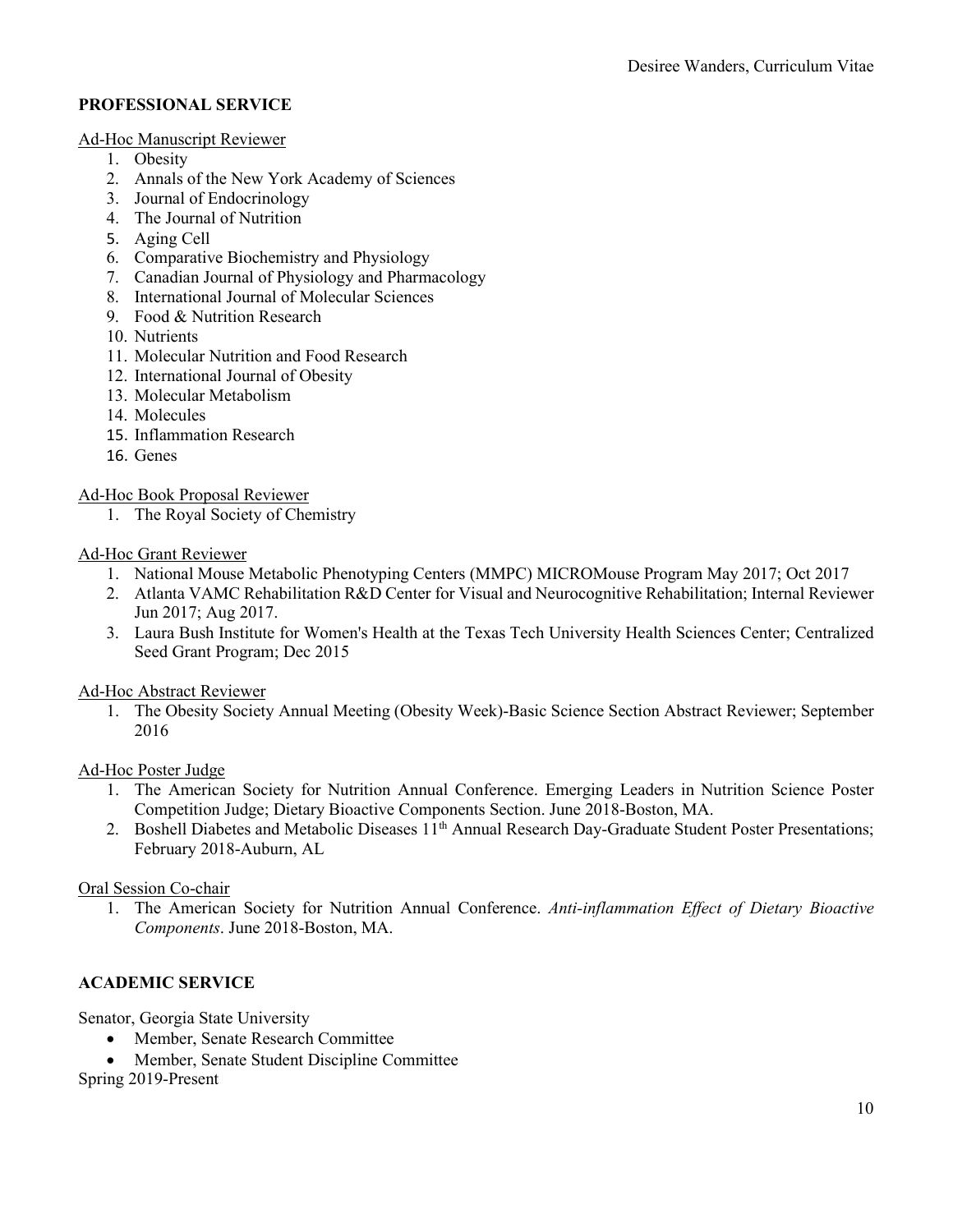Director, Undergraduate Program Department of Nutrition Fall 2016-Present

Member, Search Committee for the Dean of the Lewis College of Nursing and Health Professions Fall 2019-Present

Member, Faculty Board for the Georgia State Undergraduate Research Conference (GSURC) Georgia State University Fall 2018-Present

Faculty Advisor to the Nutrition Student Network Fall 2017-Present

Member, Student Services Committee Lewis College of Nursing and Health Professions Fall 2017-Present

Member, Curriculum Committee Department of Nutrition Fall 2016-Present

Member, Research Committee Lewis College of Nursing and Health Professions Fall 2016-Present

Member, Committee for the Doctoral Program in Chemistry with concentration in Nutritional Sciences Department of Nutrition Fall 2015- Present

Chair, Innovation Fund Committee Department of Nutrition Spring 2016

Chair, Lewis School Seminar Series Committee Department of Nutrition Spring 2016

Judge, Undergraduate Oral Presentations, Auburn University Research Week April 2012

Graduate Student Council Senator for Biomedical Sciences, Auburn University, AL September 2011-August 2012

Vice President, College of Veterinary Medicine Graduate Student Association, Auburn University, AL August 2011- August 2012

Graduate Student Ambassador for the College of Veterinary Medicine, Auburn University, AL October 2009-August 2010